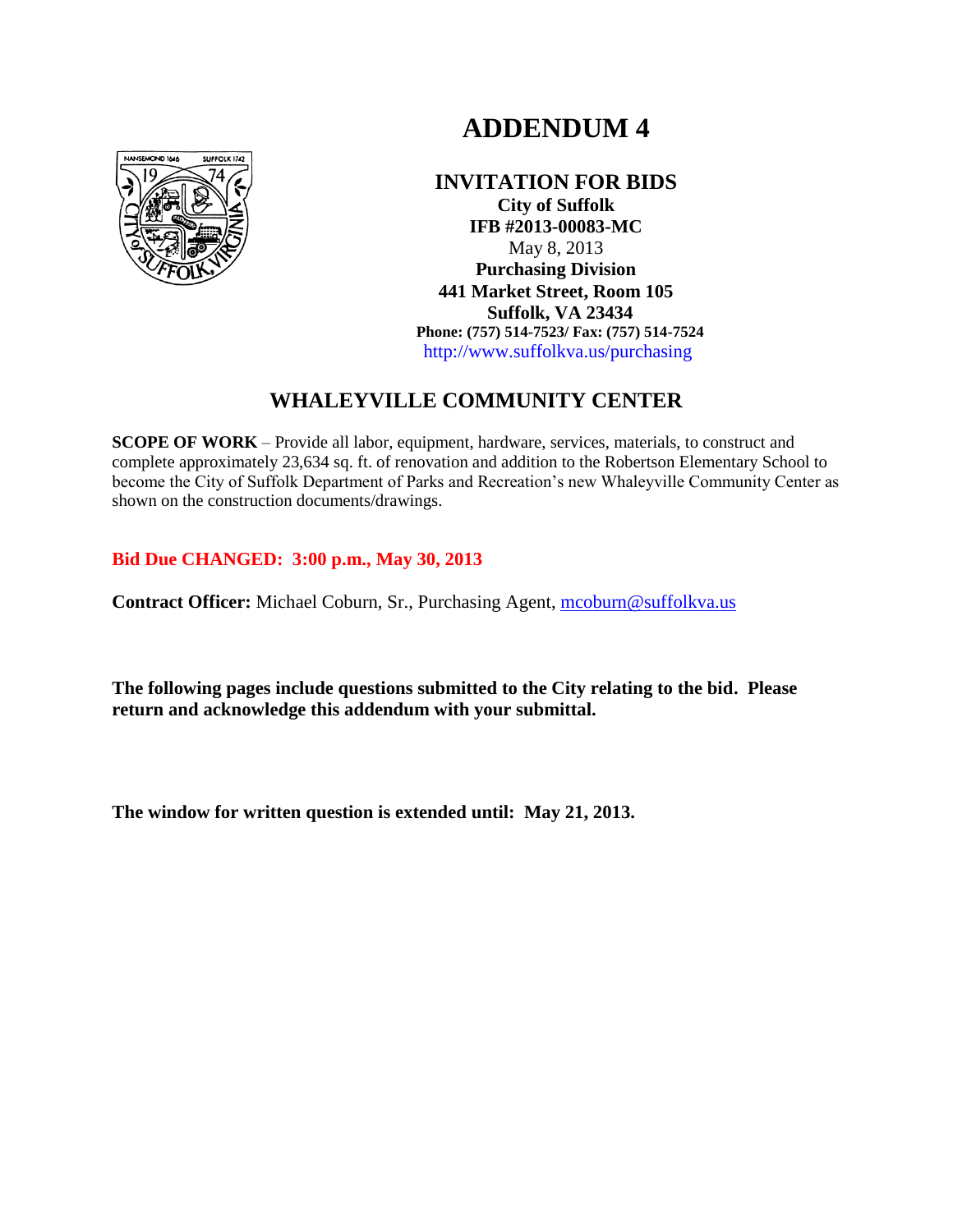Whaleyville Community Center Suffolk VA-Project # 1202-10

1. On the bid Alternate #2 Asphalt Parking Lot, is the milling of the existing lot part of this bid alternate? What does this alternate include?

**Response: Alternate No. 2 (and each of the alternates for that matter) includes everything that would complete that task – that means Alternate 2 includes the milling & asphalt paving to complete the parking lot. Should this Alternate be eliminated by the City, no construction will be done for the parking lot except for pavement cut and patch for the water lines.**

**Please note that the Base Bid is for the COMPLETE construction of the project including all the add-alternates 1 thru 4.** *The intent is to build everything but the City may choose to deduct any of the Alternates only if the Base Bid Lump Sum exceeds their budget.*

2. Who provides the site lighting? C4.2 states "single mounted light pole (typical of 9) but there are 10 shown plus one more back by the generator enclosure (c4.0).

**Response: The callout is incorrect; the parking lot has 10 pole lights and is associated with the parking lot Alternate Bid #2. There is indeed one more pole light by the generator enclosure which is part of the base bid. This requirement is part of the bid.** 

3. I did not go behind the school during the pre-bid, are all of the portable buildings removed? On C3.0 there is a note in bold print to remove the portable building.

#### **Response: All the portable buildings have been removed. Those were only shown per request of the City for calculation purposes.**

4. Sheet E001- Shows the Electrical Riser where the Generator and Transfer Switch will be furnished by others. Do we have to set the generator if so we need a scope of work on this? We need specs for weight and dimensions for crane work. You mentioned that the City was supposed to handle all the generator work. Please verify.

**Response: The generator and associated work is a separate contract being handled by the City. The contractor is only to provide the concrete pad and enclosure for the generator and the enclosure shown has been sized and coordinated with the generator contractor.**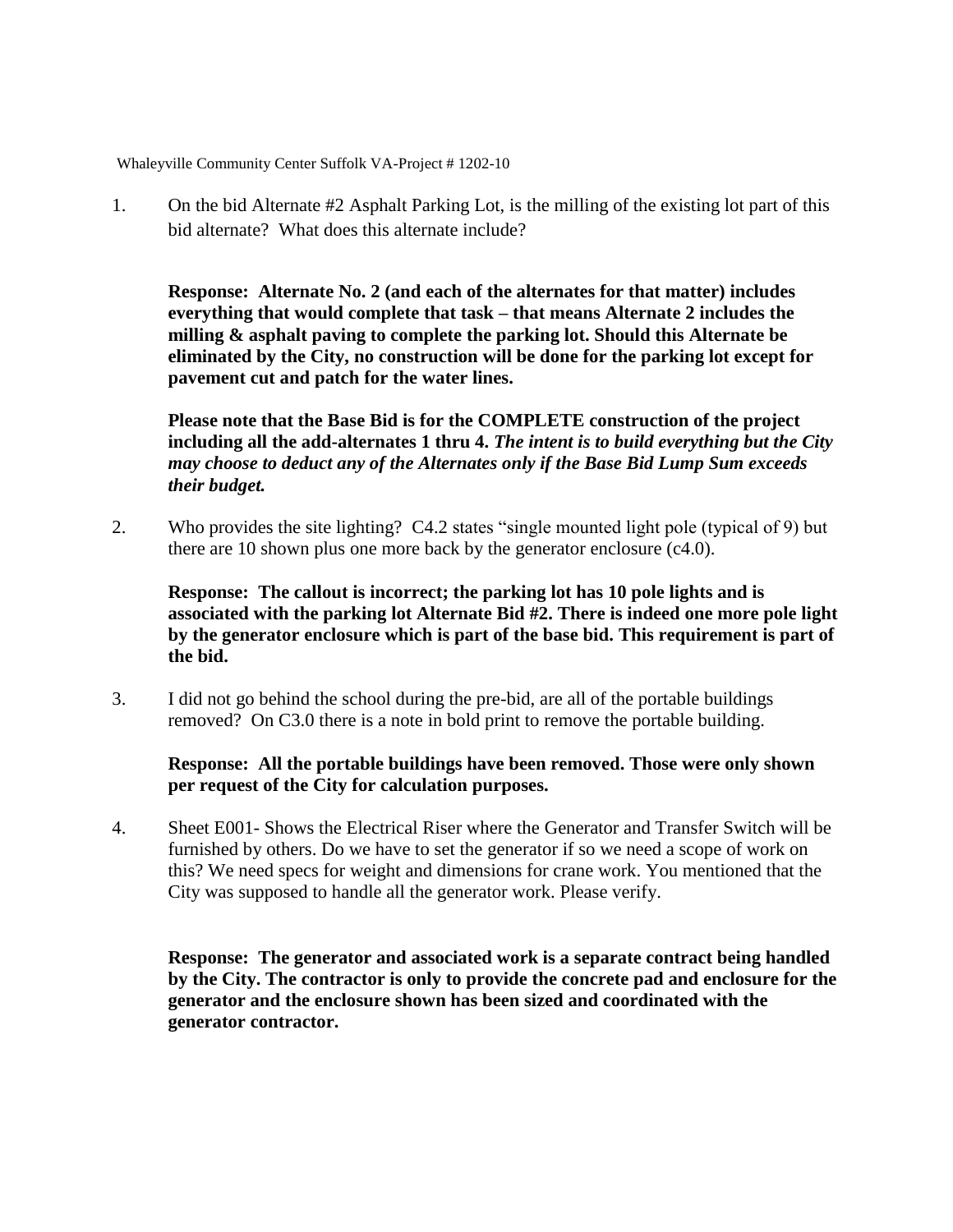5. The architect yesterday also stated that we were to run empty conduit for the feed to the generator but the drawings show us running wire in the conduit. Please have that verified.

## **Response: Provide (2) 4" conduits with pull wire from ATS to generator.**

6. The riser also does not show a conduit from the transfer switch to the generator for control wiring. Will this be handled by the city?

## **Response: Provide (1) 1 ¼" conduit with pull wire from ATS to generator for controls.**

7. Do we need a circuit to the generator for crankcase heater? Will this be handled by the city?

## **Response: Separate contract to be handled by the City with the generator contractor.**

8. Civil drawing C4.2 calls for site lighting. There is not anything on the electrical drawings pertaining to site lighting. There are not any breakers in the panels pertaining to site lighting. Please verify what type of circuitry is needed and where does it come from.

## **Response: Provide (2) #10 GND in 1" conduit from panel H1 to Site Lighting fixtures indicated on the Civil Drawings. Bury minimum of 24" below grade. Connect to Spare 20A breaker H1-37.**

9. Sheet C4.2 calls for typical of 9 pole lights. There seems to be a symbol for another pole light to the right of the dotted lines under the word MIDDLE STREET. Please verify this. Will this pricing come under the BASE BID or the ALTERNATE for asphalting?.

**Response: The callout is incorrect. There is actually 10 pole lights for the parking lot and another one, that is the same type near the generator enclosure. The Base Bid should actually be a lump sum price to construct everything including the Bid Alternates 1 thru 4.** 

**The 10 lights for the parking lot is part of the Alternate #2 for the parking lot work. All alternates listed should have its own pricing to complete the task (just in case the City decides to deduct said price and seek separate funding when the lump sum base bid is over their budget)**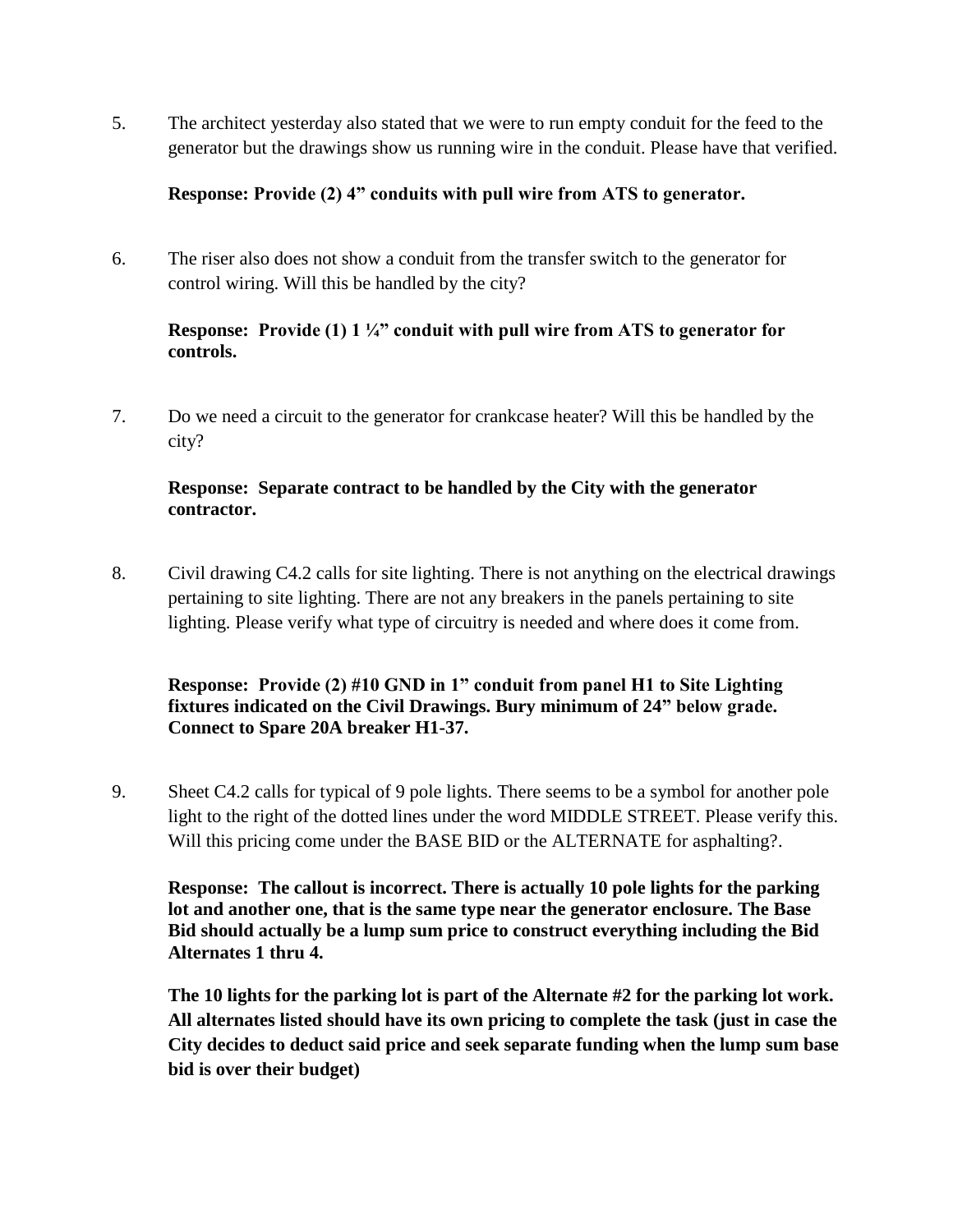10. Sheet C4.0 shows a new pole light next to the proposed generator screening. Again there is nothing about this on the electrical sheets. Please verify this along with circuitry requirements and which section do they want the price under, BASE BID or one of the ALTERNATES.

**Response: See response above. This pole light by the generator is part of the base bid. All the Alternates are also part of the Base Bid but the City requests the Alternate prices in case it goes over budget and would need to remove some of the Alternates for future funding or separate contract.**

**Connect to the same circuit as indicated in Question #8 – (Spare20A breaker H1-37)**

11. There are a lot of CMU walls that are existing and left in place. How do they want to install all the devices that are to be on those walls? Surface mount conduit, wiremold, etc.

## **Response: Through concealed conduits (inside wall).**

12. The only OFCI item noted in the specifications is the Soap Dispenser.

## **Response: The shower curtain, paper towel dispenser and the waste receptacle has since been added by the owner to be Owner Furnished/Contractor installed items. These OFCI items are on the drawings. The waste receptacle is a free-standing item.**

13. The drawings indicate the Paper Towel Dispensers, Shower Curtains/Hooks are OFCI but they are specified. The Paper Towel Dispenser is scheduled on the drawings as one type and specified as another, but with OFCI, there is not an issue with the supply of the unit.

## **Response: See response on #12. Since they are Owner furnished items, coordination with installation and location of wood blocking as required to install is the only concern by the contractor.**

14. It is assumed that the Shower Stall supplies the accessories within the stall, seat, grab bar, soap dish and curtain rod.

## **Response: That is the intent – All the required accessories should be provided.**

15. The mirror is scheduled and sized on the drawings as a flat mirror while the specifications call out for a mirror with an integral 5" shelf. Which should be provided? The mirror with shelf will conflict with the HC faucet.

## **Response: The framed mirrors will not have an integral shelf as shown on the drawings.**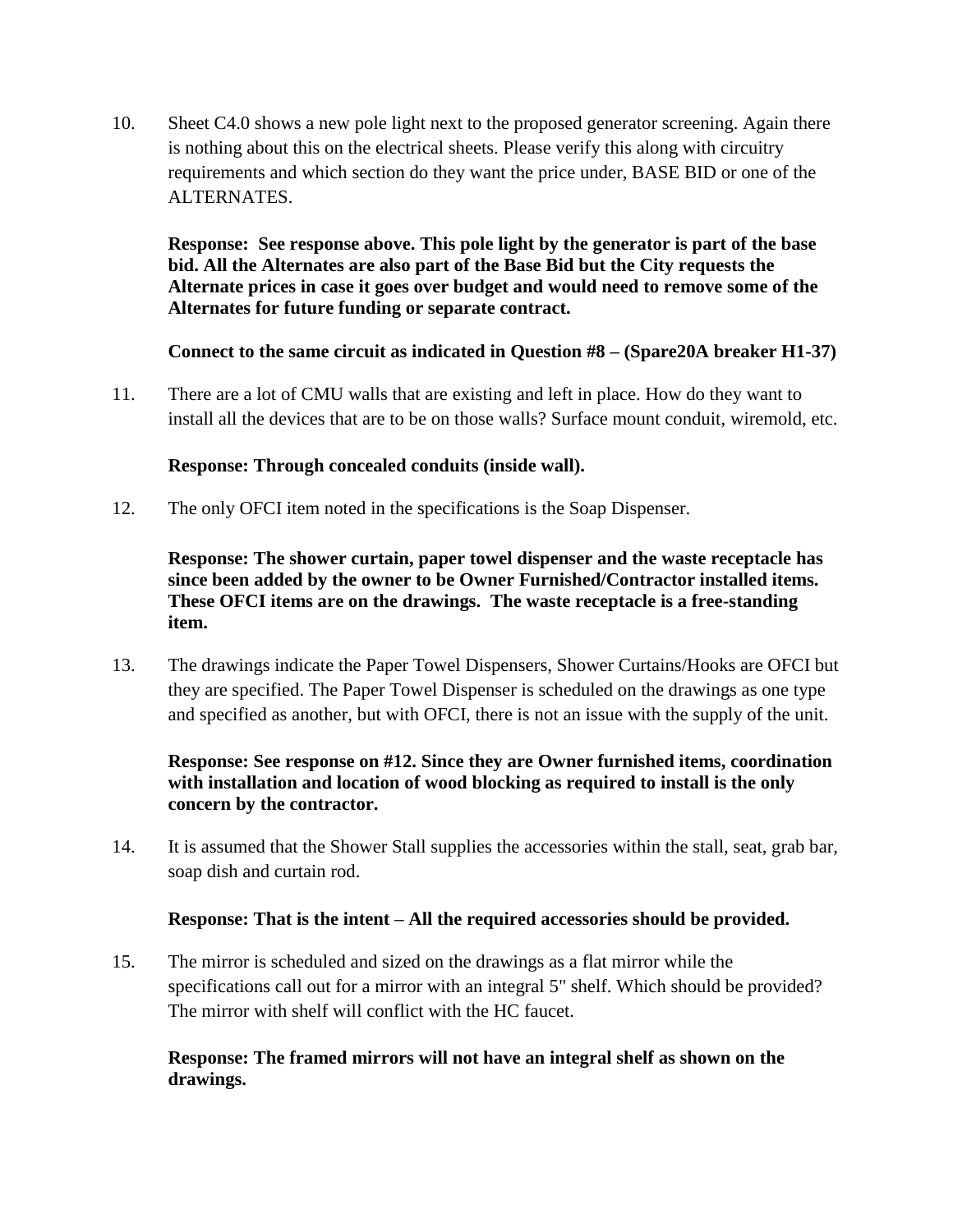16. Coat Hooks are specified and scheduled but they only appear on the plan in the shower stalls and identified in the schedule as a Towel Hook. None are noted for the single fixture toilets.

**Response: The coat hooks are on each of the toilet stall doors and identified as CH/B for coat hook and bumper as shown on A104. Coat hook/bumper should also be behind the doors for the Single Occupancy Toilets. The Towel/Robe Hooks are located by the shower stalls.**

17. The Partition Mounted, Toilet Paper Dispenser is scheduled but not specified

#### **Response: See Spec Section 102800-2.1B.**

18. A Mop & Broom Holder is specified, Not scheduled or shown on the plans.

## **Response: The Mop & Broom Holder should be by the Janitor"s floor sink on the Janitor"s Room 136 adjacent to the Kitchen.**

19. The interior windows listed in the schedule on A001 marked A-J notes all aluminum interior frames are to be clear anodized. Details 1, 5, and 6 on A403 show interior windows as hollow metal steel frames. Please clarify which interior frames are to be aluminum and which are steel.

**Response: The interior aluminum window note was a left over from an earlier intent – so please disregard. All interior windows are hollow metal including Type "J" which was drawn as aluminum on A303**.

20. Provide location for operable partition wall listed in specification.

## **Response: As stated in Addendum #3, the operable partition is located at the Senior Center adjacent to the kitchen area. See Sheets A101, A105 and Elevation A/A401.`**

21. Wall type 1B on A302 calls for sheetrock on one side with plywood on the other at corridor walls. All the walls that make up the corridors are labeled as wall type 1. Are these walls labeled correctly?

**Response: The walls are labeled correctly. Ignore Type 1B as it is not used. Refer to A403 for corridor walls that have the plywood with plastic laminate finish at the corridor side basically covering up the existing ceramic tiles.**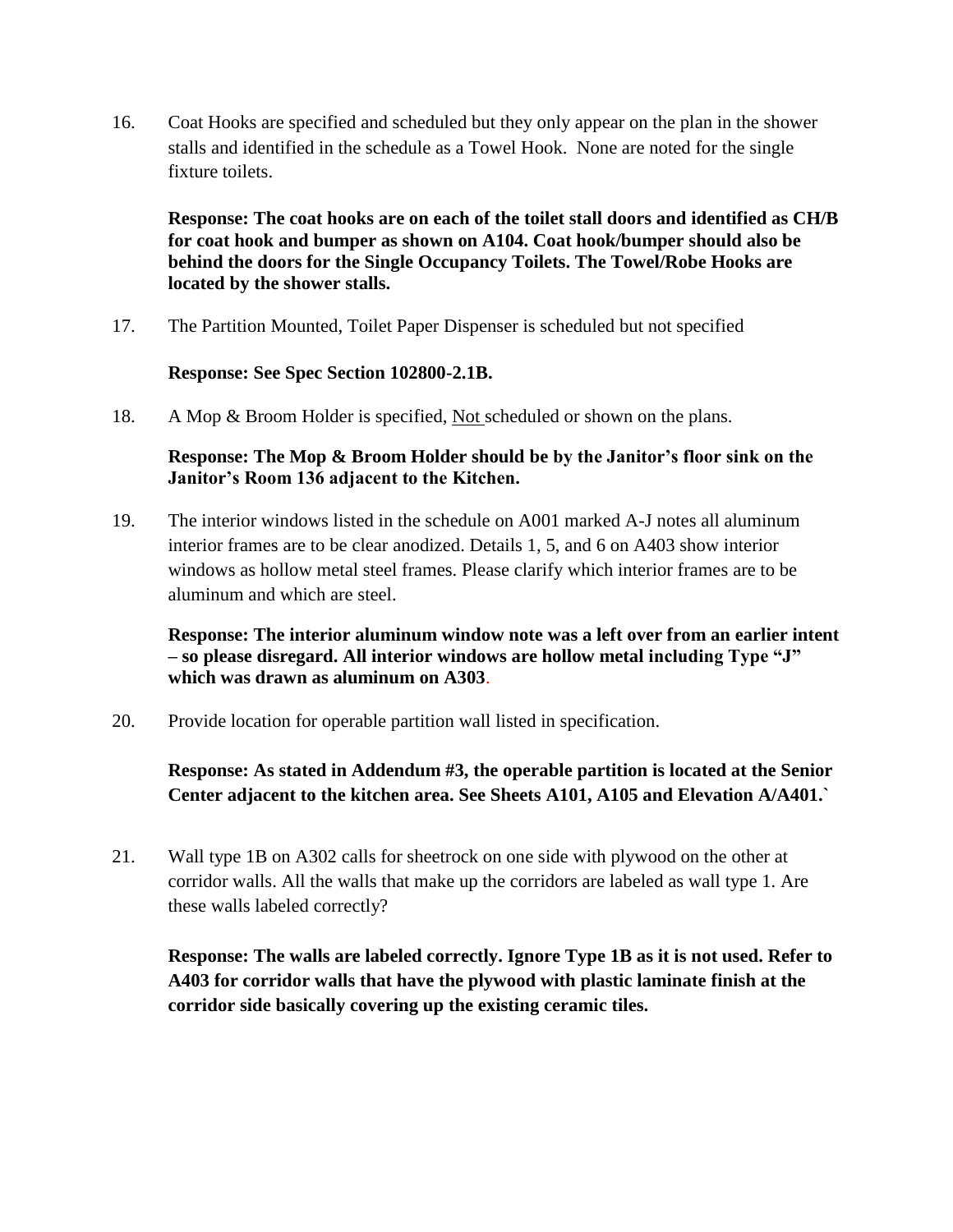22. Walls that have no wall tag, what type wall are to be figured?

## **Response: Typical wall is Type 2.**

23. Are all walls to be Hi Impact sheetrock or only what is shown on sheets A106 & A403?

#### **Response: All gypsum wallboard is to be high impact per the owner"s requirement.**

24. The roofing material specification is closed around one manufacturer "Firestone" TPO roofing system. Johns Manville; a Berkshire Hathaway company has been in the roofing industry for over 150 years and manufacturers an identical TPO roofing system. I don't feel that I am asking for you to consider the request as a substitution to the Firestone system I am requesting that we be considered as an equal. Line item for line item Johns Manville either meets or exceeds Firestone's TPO sheet. We also include not only all JM products from the deck up in our No Dollar Limit Guarantee but we also include the labor to repair and replace if any issues should arise.

**Response: As has been issued in the addendum #3, any material that the contractor bases his bid on as an equal or better product than the basis of design can do so – however, the City will not review or approve specific products at the bid phase. The review and approval will be done when the contractor has been selected and under contract when he submits products for review prior to construction.**

25. In discussions with MBCI (see below e-mails) and reviewing the drawings and details, Sections 2 and 3 on Sheet A304, regarding the entrance canopy roofing and turndown fascia system, it appears the basis of design is a standard architectural lock seam roofing system turned down to include a fascia. As noted by MBCI, the insulated sandwich panel being used for the building addition cannot give you the fascia as shown. MBCI has suggested their 24 gauge LokSeam Series architectural lock seam roof system with ribs at either 12", 16" or 18" coverage that can be placed over the metal decking as designed. These panels can come in the Signature 300 "Colonial Red" color as well. You can access product information on the panel at [www.mbci.com/lokseam.html.](http://www.mbci.com/lokseam.html) Please review and advise.

**Response: Yes, the basis of design is a standard snap together system turned down to include a fascia. The canopy is not the insulated sandwiched panel to be used in the metal building/gym addition. The intent is for the building addition to somehow complement and/or match the materials used for the canopy.**

26. I cannot determine the metal siding material used as the basis of design for the front and rear facings and wraps of the entrance canopy as detailed in Sections 1 and 4 on Sheet A304 of the drawings. Can you provide more information? Remember, we cannot use a standing seam material for siding.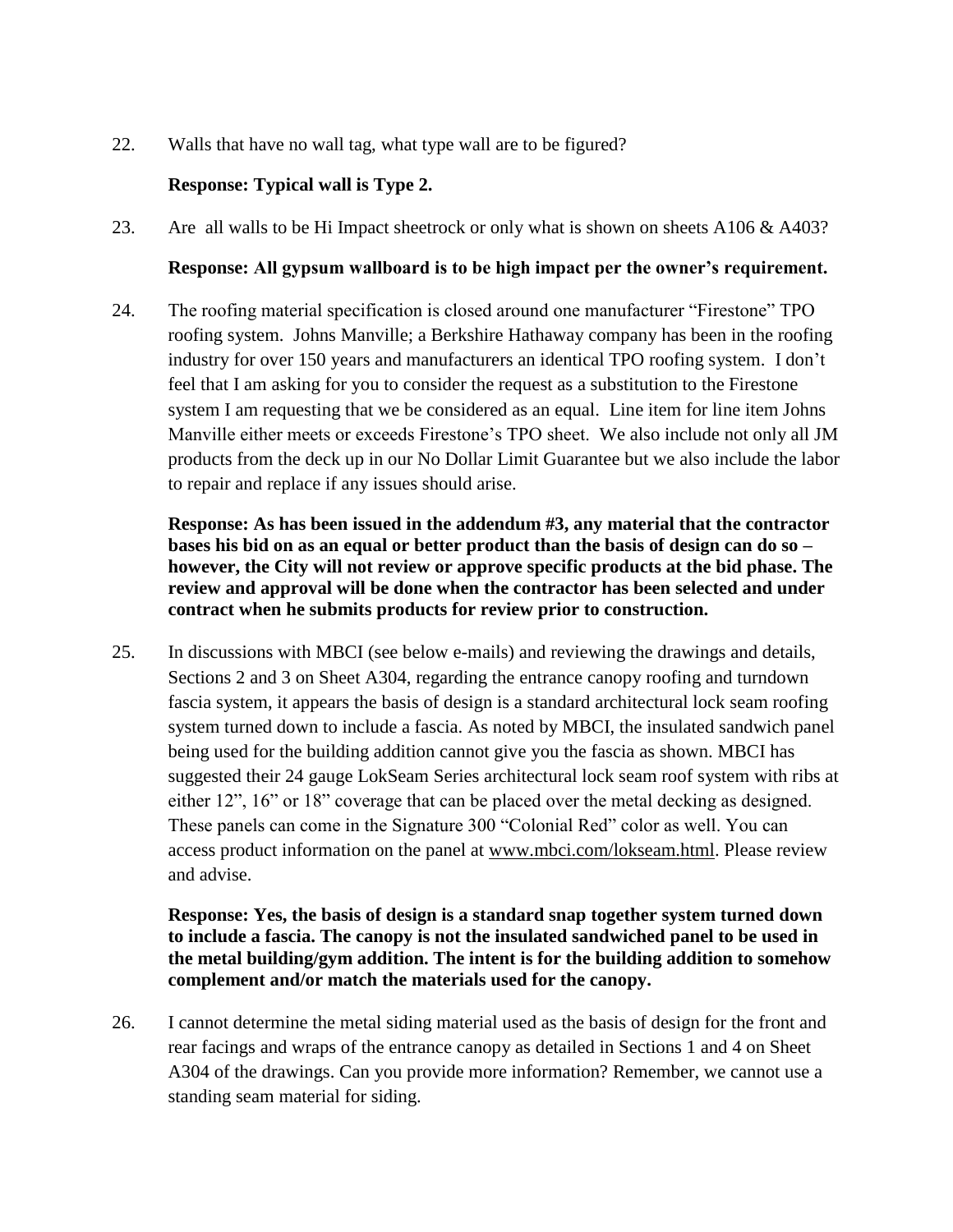**Response: The intent is to use a smooth, flat panel for this – so an insulated panel (Firestone Una-Foam wall panel system – flat profile with flush side joints) or similar was in mind. The insulation is only in lieu of a substrate to support the panels and to allow lesser seams**.

27. On sheet S102 at the storage room on the back of the gym addition, there are roof purlins shown. Do these purlins bear on the CMU walls? If so, is there an anchoring detail?

## **Response: It appears that they do bear on the masonry wall. That detail and connection would be part of the metal building supplier"s responsibility.**

28. Drawings indicate a roof dead load of 20# psf. Please confirm if this is correct and what's included in that loading.

#### **Response: See Addendum #3 to use a collateral load of 5 psf plus the metal building dead load.**

29. Drawing sheet A302, section 2 indicates exterior wall panels to be applied to densglass sheathing onto metal stud framing supplied by others. Please confirm that this condition exists on all exterior walls. If this is the case, all framed openings will also have to be supplied by others and not the MBS.

#### **Response: Exterior wall panels will be attached to the densglas sheathing.**

30. The drawing seems to indicate that the 9'-0" cantilevered roof extension on the back sidewall of the building will have wall panel down to the 11'-4" elevation. Please confirm that the wall panels will attach to the denglas sheathing and metal stud framing supplied by others. If this is the case, all framed opening materials will also have to be supplied by others and not by the MBS.

#### **Response: Metal wall panels will attach to the densglass sheathing.**

31. Drawing sheet S001 indicates design wind pressures for roof & wall components. Will the MBS need to comply with these loads?

#### **Response: No, the MBS can provide his own loading criteria as long as it is prepared by a licensed engineer in the Commonwealth of Virginia. The loads in the Table are for conventional construction**.

32. MBS can provide material only for the 1'-10" high accent panels. drawings seem to indicate metal stud framing supplied by others. Please confirm that this is correct. A202 elevation 2 shows accent panel 1'-4" wide, , sheet A302 wall section 1 shows 1'-10" , which is correct?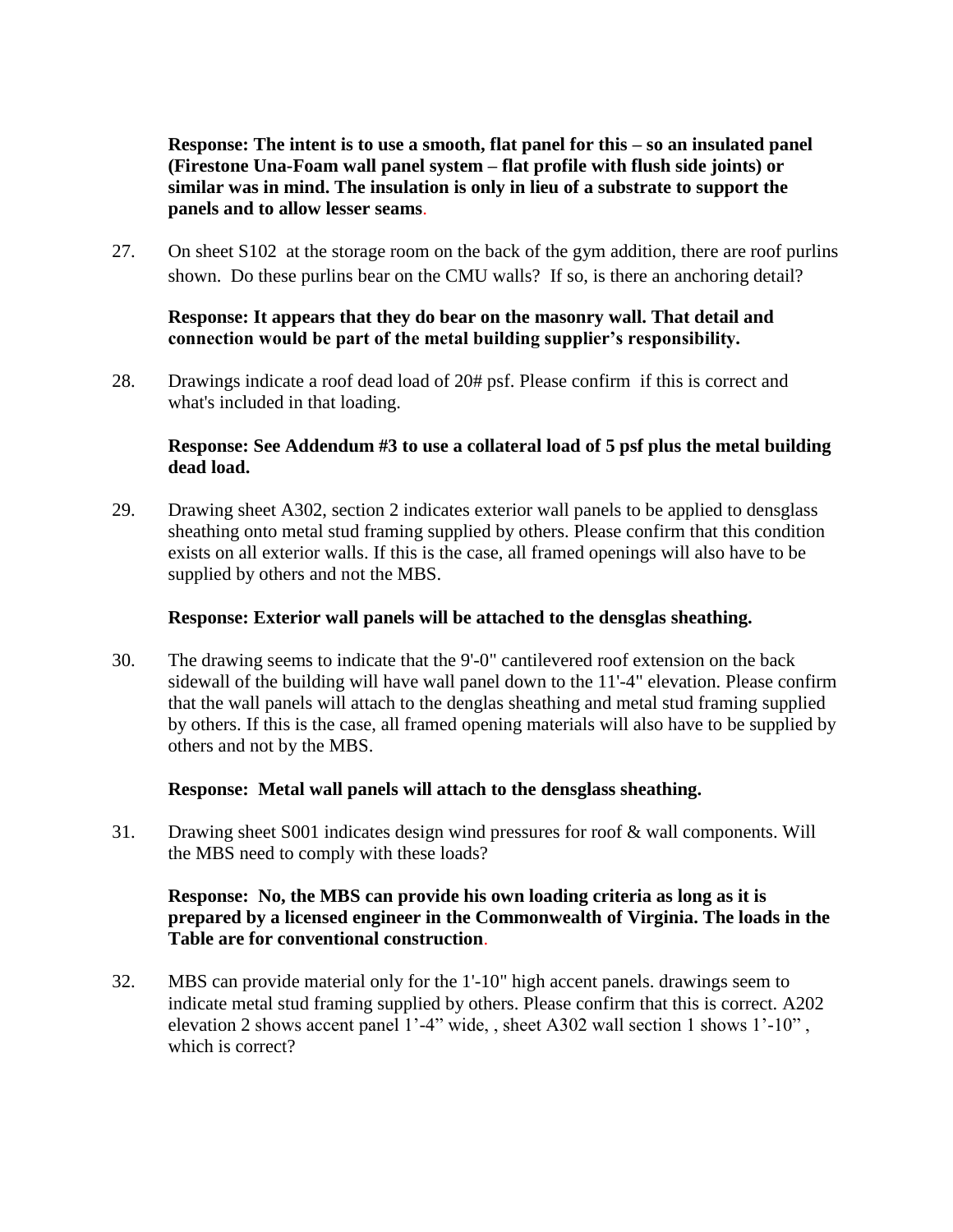#### **Response: The intent was to have the exposed face of the "colonial red" accent panel at 1"-4" but the actual accent panel is wider but hidden by the white metal flashing as shown on A302.**

33. Please confirm that the roof and wall panels are to be 26 gauge materials. This is what I find when looking at 0.022 in panel thickness.

#### **Response: Roof and wall panels are 24 gauge.**

34. Drawing sheet A201 & a202 indicate a roof slope of 2:12, however drawing sheet A 301 indicates a 3:12 roof slope. Please advise which slope is correct.

#### **Response: Slope is 2:12.**

35. Please confirm that all materials on the main entry canopy will be supplied by others.

## **Response: This is still part of the base bid contract – but if you are asking if this canopy should be done by the metal building contractor, then, no it does not have to.**

36. *Re: Specification Section 233113 page 5 Paragraph 2.4C* – Is it the intent of this spec to have antimicrobial coating on "All HVAC Ductwork" including both the inner outer walls of the double wall ductwork?

## **Response: No that was not the intent. Eliminate/ignore paragraph 2.4C**

37. Who is responsible for the cost of the permanent utility connections fees for the referenced project?

## **Response: The City is responsible for the permanent utilities connection fees: Dominion VA Power, Water, Sewer, etc.**

38. *Re: Spec Section 221313 Facility Sanitary Sewers – Products Part 2B:* This section lists PVC Class 150 C-900 Bell and Spigot pipe as acceptable material for pressure pipe for the project. The Sewer force main is sized  $1\frac{1}{2}$ . C-900 PVC pipe minimum size is 4". Can Sch 40 PVC pipe with solvent weld joints be substituted? Please clarify the size and type of pipe that will be installed from the  $1\frac{1}{2}$ " water meter to the building.

## **Response: Schedule 40 PVC pipe is acceptable. Use 2" Type K copper water line from the water meter to the building.**